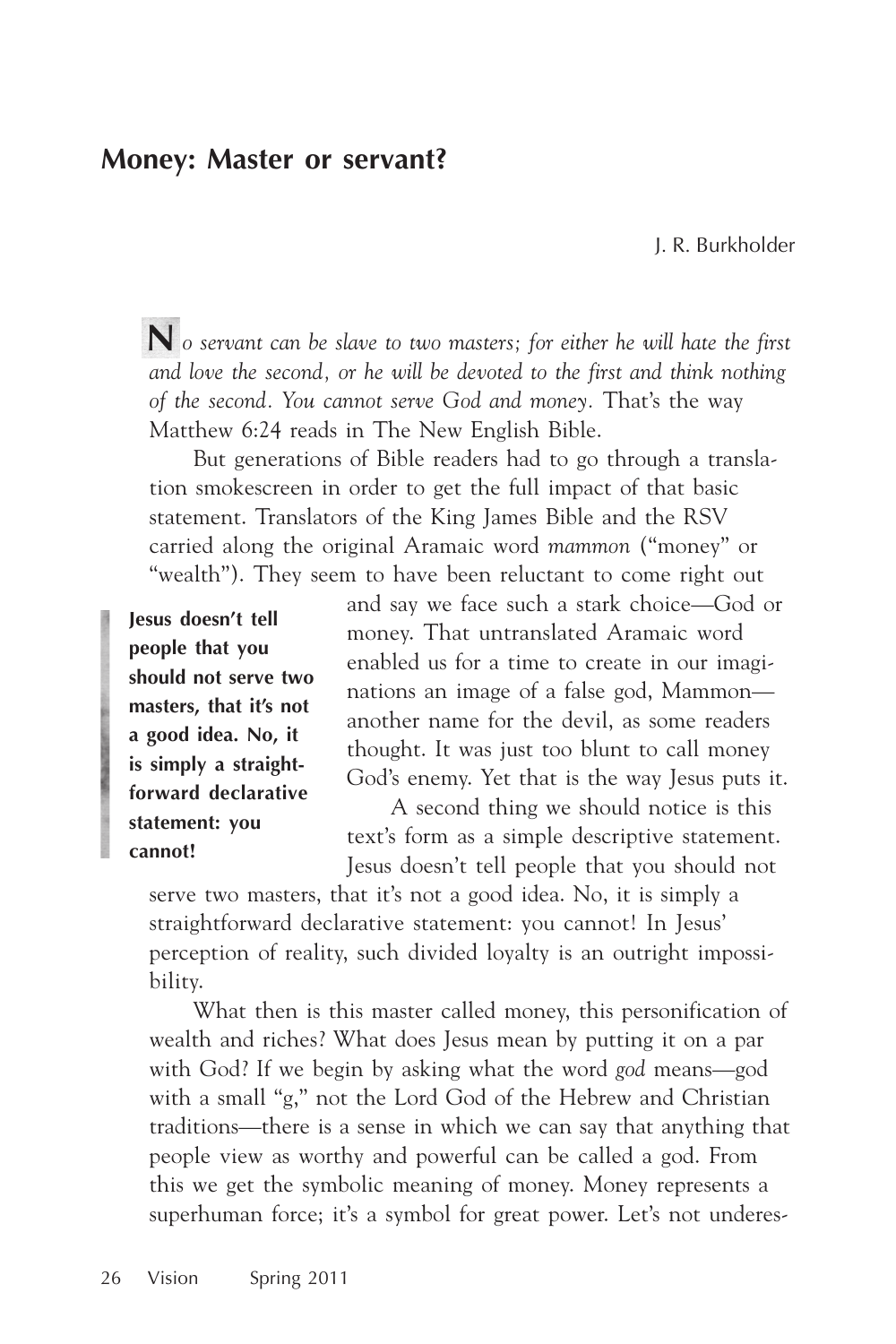timate the power of symbols. People live for them; they die for them—words, slogans, a flag.

There definitely is a theology of money in the Bible, and if we take time to check out all the references to money, to wealth, and to riches, we make some sobering discoveries. Jesus and his apostles take a pessimistic view of the money game. Almost without exception, the rich ones are condemned. It is generally assumed that the rich are oppressors. I could find only two places in the New Testament that mention riches in a possibly favorable light. One describes Joseph of Arimathea as a rich man who came forward to claim the body of Jesus for burial. We don't really know what final judgment is made of him, but in this instance the Gospel portrays him sympathetically. Then, in 1 Timothy 6, after an admonition against seeking to become rich, Paul the apostle recognizes that there may be some rich people in the church. But what are they instructed to do? To give away, to share what they have.

## **What's wrong with money?**

Why is money such a problem? What's wrong, in the New Testament view, with being rich in the goods of this world? The first reason we've considered already—the fact that money can become a god, symbolically and actually. Because it represents power, money tempts us to abuse that power, and to seize power is to become a direct rival to God. Wanting to take the place of God is the primordial sin, the temptation that came way back there in the garden: "You shall be like gods." But the attempt to take God's place only lands one on the devil's team.

Second, and closely related, money is not just a symbol of power but actually *is* power. Even in the simple setting of the New Testament, we see concern about the control over others that money makes possible. James warns against the inclination to give special attention to the well-dressed rich man as he comes into the assembly. That would contradict the spirit and example of Jesus. And yet, how well we know that money talks. Those with a fortune can buy out their competitors; they can invest here, and they can withdraw there. They can manipulate corporations, control virtual empires. Money talks; money votes. How seldom is it an expression of compassion and community.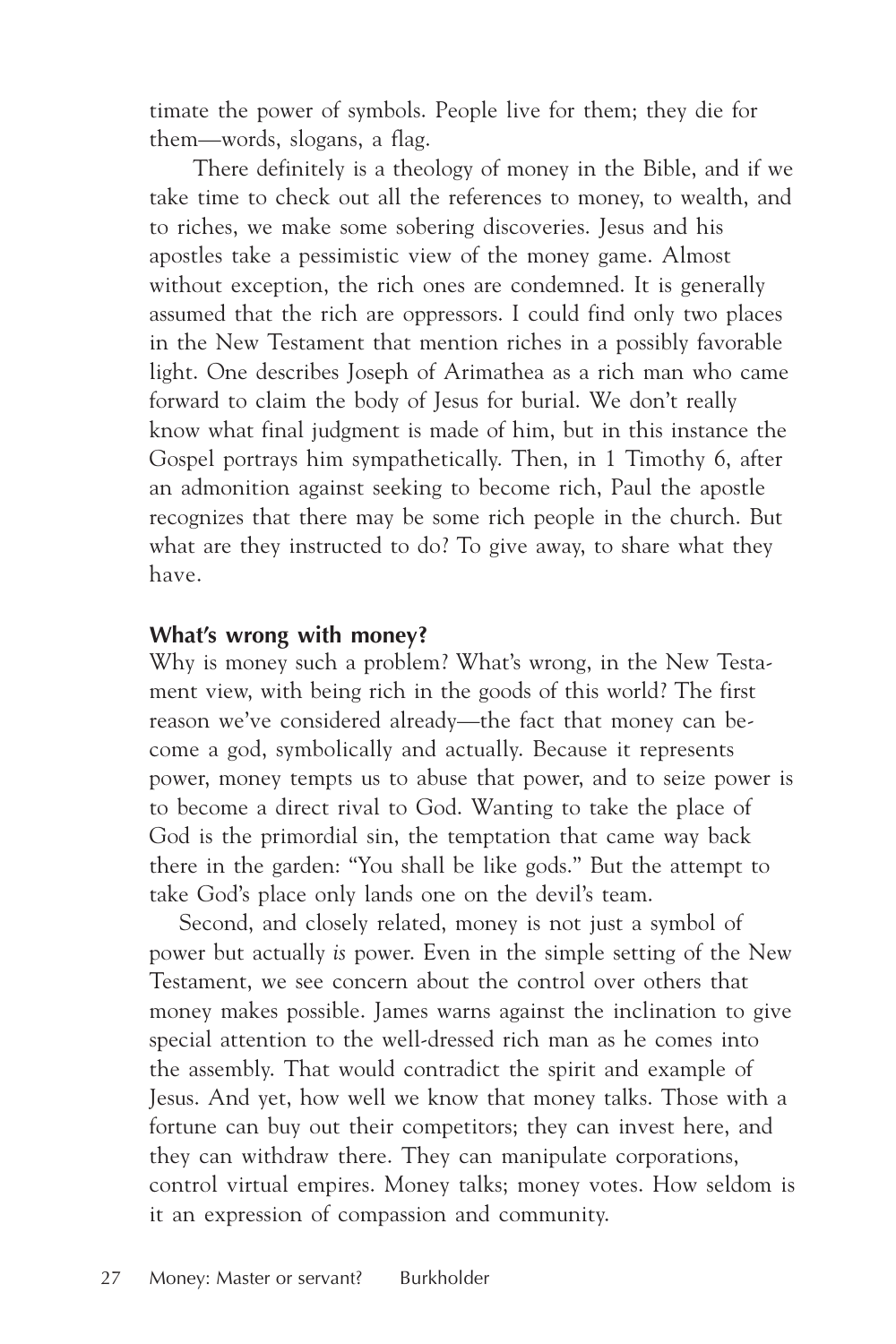Third is the problem of what one needs to do to become rich. In a world of finite resources, it is mathematically obvious that if some have too much, others have too little. Both the Hebrew prophets and the New Testament apostles seem to take it for granted that the rich get that way by oppressing the poor. Isaiah the prophet said: "Woe to those who join house to house, who add field to field," until there is no room for the poor (Isa. 5:8, RSV). James says flatly, "Is it not the rich who oppress you?" (James 2:6). He thunders out, "The wages of the laborers who mowed your fields, which you kept back by fraud, cry out, and the cries of the harvesters have reached the ears of the Lord of hosts. You have lived on the earth in luxury and in pleasure; you have fattened your hearts in a day of slaughter. You have condemned and murdered the righteous one, who does not resist you" (James 5:4–6). Hard sayings! This analysis seems simplistic—good guys and bad guys. And some will say that it is not good economics, and surely most of us are not conscious of exploiting anyone. But there is no easy way to duck the issue. If the system makes some rich at the expense of others, the Bible does not like it.

The fourth point is that being rich makes us insensitive to the poor. That problem was the focus of Jesus' parable of the rich man and Lazarus. The poor beggar was there every day, but apparently

**The Hebrew prophets and the New Testament apostles seem to take it for granted that the rich get that way by oppressing the poor.**

the rich man did not see him until his eyes were opened—too late, on the other side of death. When poverty was "discovered" in America in the 1960s, a prominent newspaper editor, faced with statistics claiming that 17 million desperately poor people were living in America, said flatly, "I don't believe it. I don't know any poor people." He had

insulated himself from the poor. That was his problem. It may be ours also. We may recite, "Blessed are the poor," yet it is awfully hard to identify with them. But remember, God does.

And a fifth point: riches can cause us to forget God completely. The more earthly security we have, the more we depend on ourselves, the less we think about God. That's the situation of the rich fool in Jesus' parable in Luke 12. "I've got the goods. I've got it made." Comfort, money, security, property. And then the voice in the night: "You poor fool!"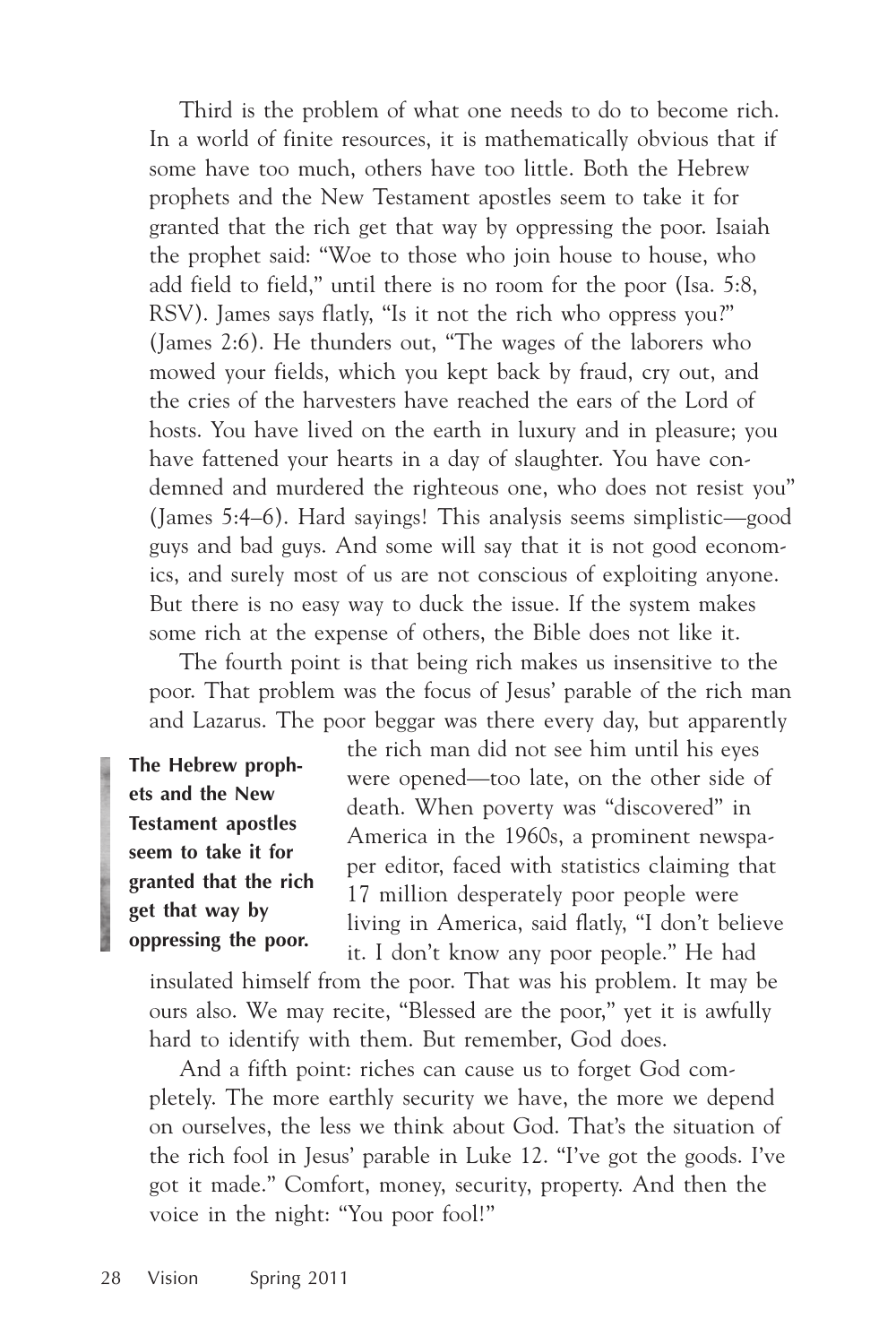In short, the New Testament is bad news for the rich. And who are these rich? There's really no way to avoid the answer. *We are the rich*—by whatever standard of measurement one might want to use. If we begin with the situation of Jesus and his apostles back in Palestine, where most people existed in a subsistence economy, the rich were just those who had a bit more land than they needed for themselves, a few extra cattle, a strong box for their savings. By that standard we are rich.

Wait, you say, that's not our world. Of course it isn't. But let's take our contemporary situation. Most of us are numbed by the statistics reminding us of the huge disparity between the wealth of North America and the poverty of the two-thirds world. We turn away from the guilt-inducing reality, from the fact that our pets receive better food and medical care than most of the world's children, that we are 6 percent of the world's population using 40 percent of the world's resources, and so on. Still—most of us don't feel rich. We worry about rising prices, unpaid bills, by the struggle to balance the budget. We want to reserve the label *rich* for the conspicuously wealthy. The telling point is that *we*—just about all of us—have more wealth than most of those rich men and women in Bible times could have imagined. But the situation of the poor has not changed much in twenty centuries—except that there are an awful lot more of them!

The whole theological and ethical problem is sharply focused in Mark's account of the rich ruler (Mark 10:17–30). We all know the story, so we no longer share the surprise of the disciples when they heard Jesus exclaim: "How hard it will be for those who have wealth to enter the kingdom of God!" The disciples were amazed. "Then who can be saved?"

We are not amazed anymore, perhaps because we make our peace by setting up a logical formula. Premise: the rich cannot enter the kingdom. Fact: I can enter the kingdom. Therefore, I must not be rich. But suppose you turn the argument around. Use the same premise: the rich cannot enter the kingdom, but begin with another fact: I am rich. Therefore, I cannot enter the kingdom. That seems to be arguing from facts, and where does it leave us? Lost?

Well, not quite, because if you have watched closely, you know that I set up the logic too rigorously. I did not quote Jesus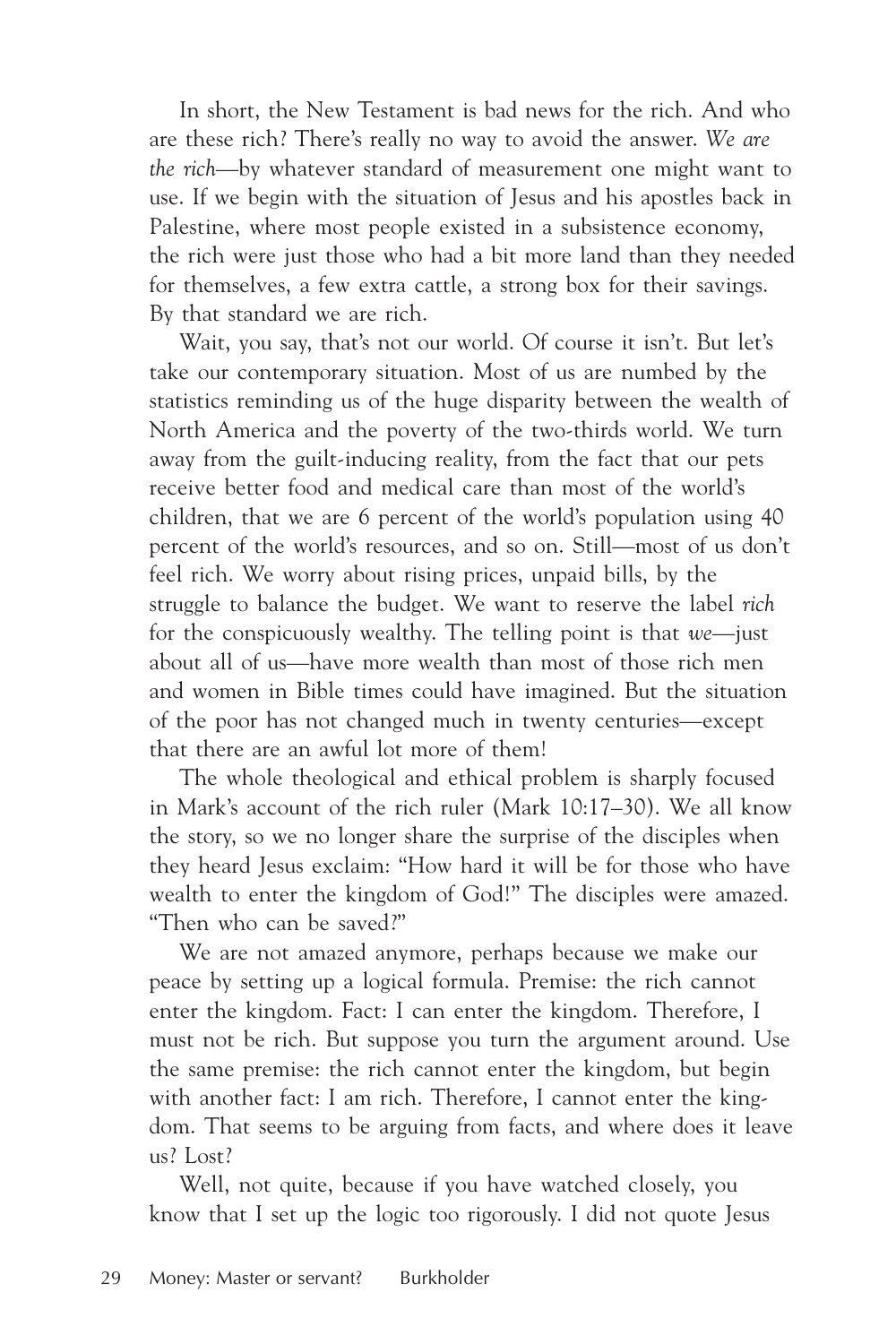altogether correctly. He did not say categorically, "The rich cannot enter heaven." But he did say, "How hard!" And the disciples responded in amazement, "Then who can be saved?" "For mortals it is impossible, but not for God." But be careful! Our temptation is to shout so quickly, "Hallelujah! Rich and poor are saved only by the grace of God!"—and forget the whole point of the parable. Jesus was talking about the kingdom—God's kingdom. How hard it is for those who have riches to enter that kingdom, because the values of the kingdom and the values of the person whose god is money just don't come together. In the sphere of God's rule, there is no place for those whose master is money.

We are back where we started: You cannot serve two masters. We shy away from that truth, because just about all the forces and influences in our culture tell us that money is success, power, glory. The Bible points in a different direction. It sees the accumu-

**We must distinguish between the accumulation of capital for one's personal benefit—those are the riches that the Bible unequivocally condemns—and the accumulation of capital as an economic resource.** lation of personal wealth as the biggest obstacle to faith, to salvation. The love of money is the root of all evil. It's that simple, and that devastating to our usual assumptions.

#### **Is** *money* **the problem?**

We have been talking about money, but let's be sure we understand that the problem is *not* money in itself. The Bible isn't against money as such; it's against money as a god. The Bible isn't against business but against personal

riches. In talking about money and riches, we so often fail to make a fundamental distinction. We must distinguish between the accumulation of capital for one's personal benefit—those are the riches that the Bible unequivocally condemns—and the accumulation of capital as an economic resource, as a productive capacity that may indeed be a tool in the work of God's kingdom—or at least in the enhancement of human welfare.

This is part of the magic of money, its fascinating potential. As Lutheran scholar Otto Piper put it, "Money completely changes its character when it is used for the benefit of others rather than for the multiplication of our own capital."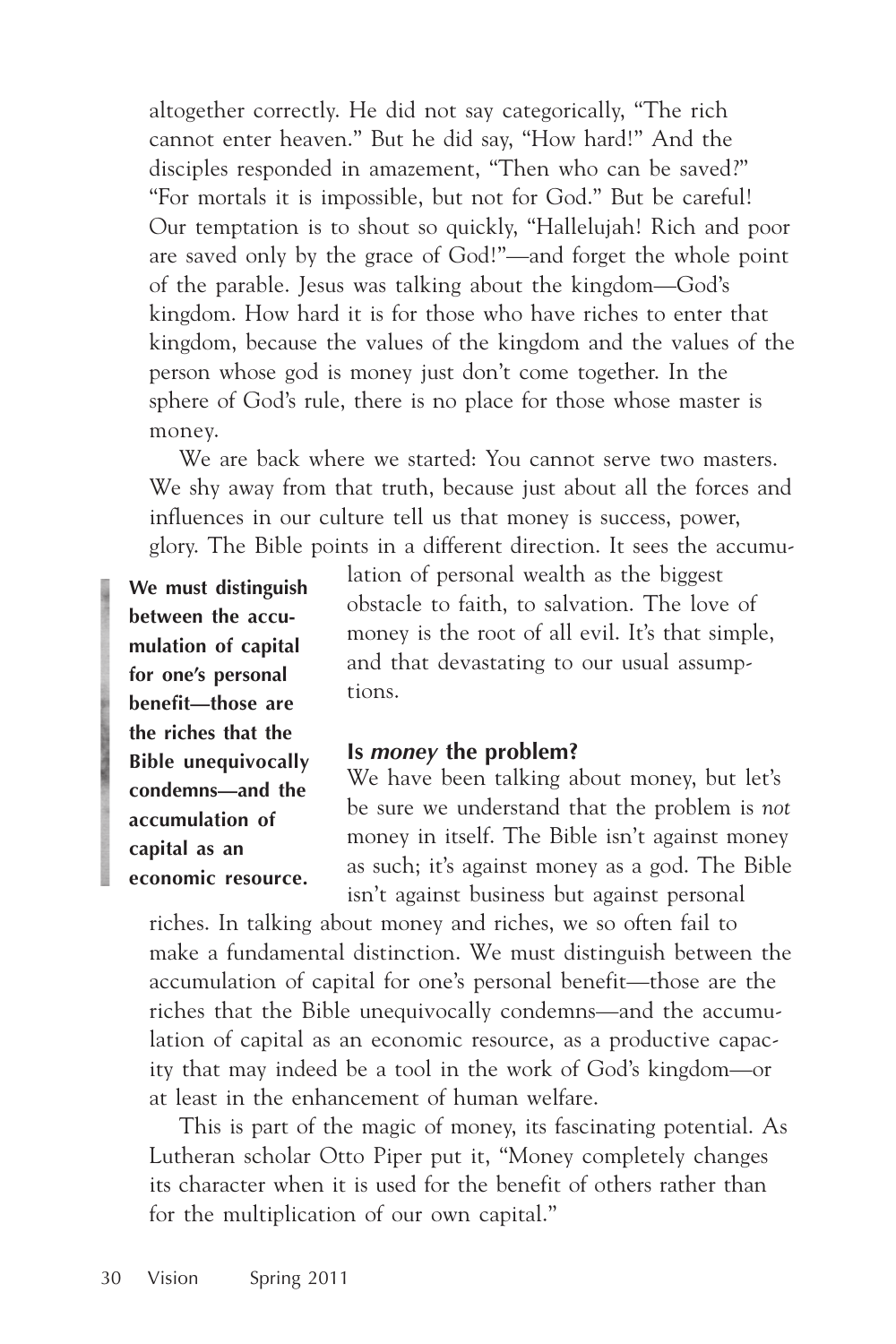Taking that as a starting point, we have a whole new orientation on the money and riches problem. With the whole scope of biblical teaching as our framework, we can begin to construct an economics of the kingdom. Our foundation is the Hebrew scriptures' teaching that the earth is the Lord's, that resources are to be distributed equitably (that's the meaning of the Jubilee year in Leviticus 25), and that property must serve the common welfare through human stewardship. The pattern is completed by the emphasis on radical sharing demonstrated in the New Testament community of faith.

The Bible does offer an answer to the money problem, and that answer has two parts, a *what* and a *how*, an end and a means. The what, the goal, is the kingdom of God: seek first God's kingdom and God's justice (Matt. 6:33). In these words Jesus sums up that whole section of teaching on money. How then do we put first God's kingdom and God's justice? By completely turning around the problem we began with: to making money a *servant* instead of a master.

## **Making money a servant**

Money can indeed be a servant. The marvelous powers and properties that give it such a potential for evil, for usurping the place of God, can also be turned completely around, if money is kept in place as a servant rather than a master. To accomplish this we must understand the instrumental character of money.

Money as an instrument is a fascinating subject. It is a tool adaptable to all kinds of purposes. We know its use as a measuring rod, a scorecard, a valuing mechanism. We scarcely give a second thought to its power of flexibility and transferability, turning time, talent, and energy into a medium that transcends the ordinary limits of time and space and personality. It can be projected into the future, transformed into something completely new and different.

Money operates in a context of trust. It can only function in an atmosphere of confidence, where society is relatively healthy and stable. When a society is chaotic, money becomes worthless, and people are forced to return to a barter system. In today's international money economy, despite its imperfections, amazing transactions can be carried out. Think of the network of trustwor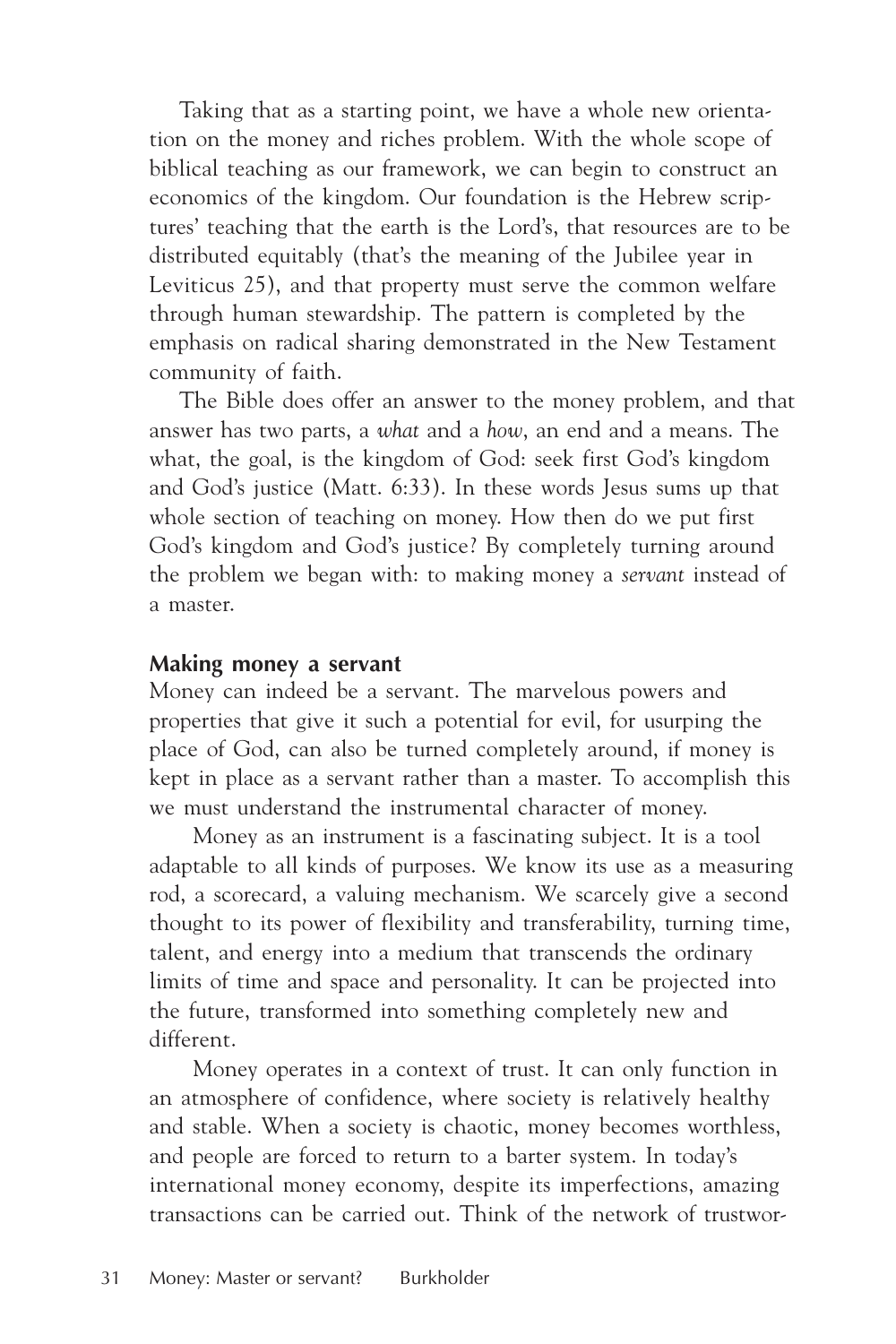thy relationships that are involved when you use a credit card in Tokyo and pay the bill weeks later back home. This network

**The Bible's answer to the money problem includes a** *what* **and a** *how.* **The what is the kingdom of God: seek first God's kingdom and God's justice. The how is by making money a servant instead of a master.**

stretches over cultural, linguistic, and political boundaries. Money can indeed be a symbol of the universal community.

Whether or not we admit it, money talks, money votes, money controls. But precisely because of its power, money can also *liberate*. In human economic terms, nothing has quite the freedom potential that money does. Give a poor peasant some tools, or even a mule or a tractor, and you may have expanded her life a bit. Although she may have only limited possibilities for the use of those tools, when

you give her money, you also transfer to her the power to make choices.

This glimpse of the marvelous power of money suggests the reason for the biblical warnings. Any instrument with such tremendous power represents a serious temptation, a false god. To set the priorities in order, Jesus brings his discussion on money and property in Matthew 6 to a fitting climax, with these words: "Set your mind on God's kingdom and [God's] justice before everything else, and all the rest will come to you as well" (NEB).

#### **A dangerous servant**

Money can indeed be a servant, but it is a dangerous servant. It has such amazing potentialities that it requires a master big enough to control it—or else the servant may overthrow the master and reverse their roles. Here is the real heart of the problem of personal riches, the reason the whole New Testament speaks against accumulation of personal riches. Something about money resists the servant role. Unless the master is truly great enough to be a master, the demonic power takes over.

I believe that it is next to impossible for one person alone to be master of money in a Christian way. My isolated and selfish ego is not adequate for the task. If I attempt to master money on my own, those superhuman demonic qualities will assert themselves and again money will become the master. Only God's kingdom and God's justice can be a big enough purpose, a worthy enough